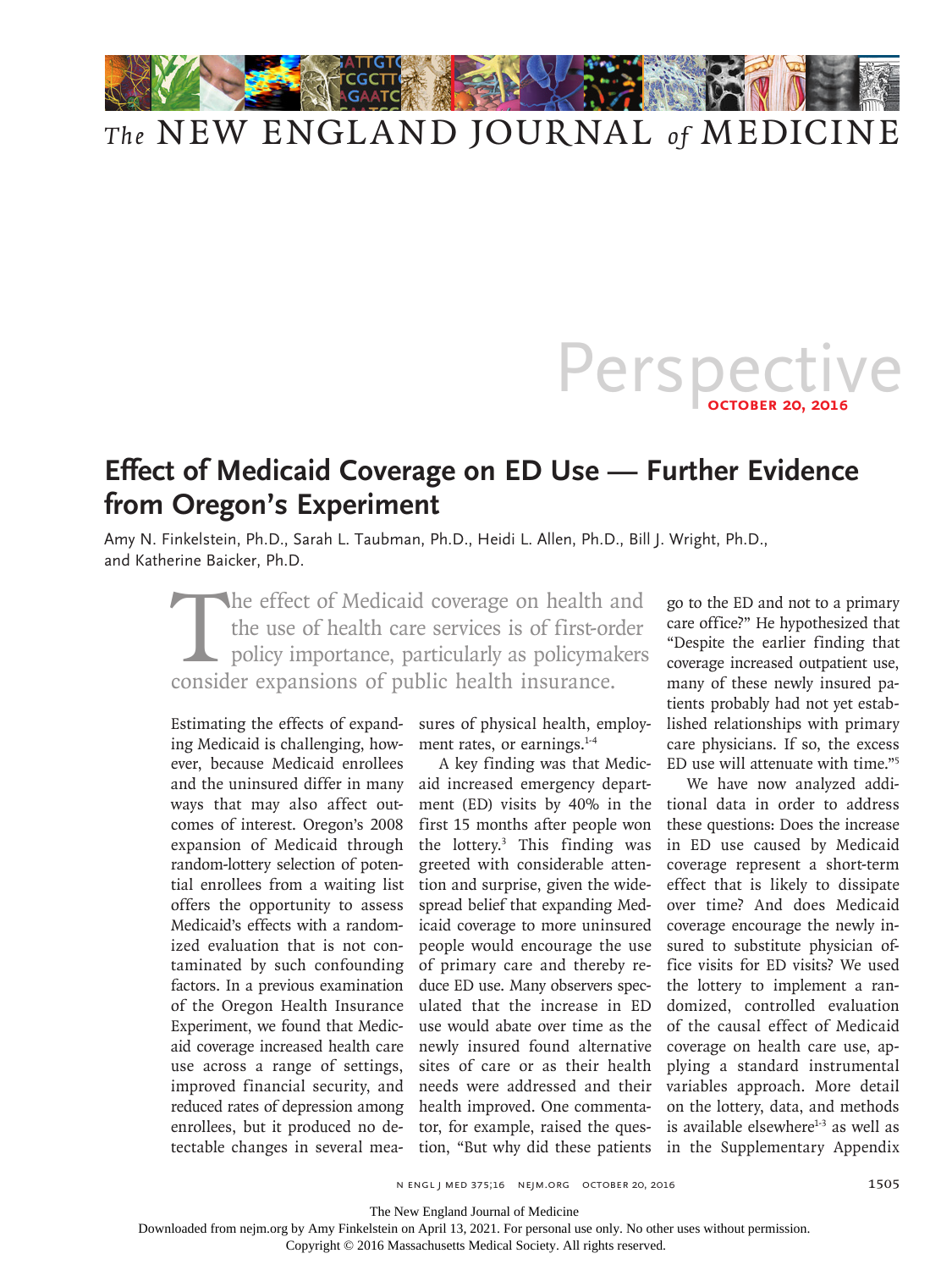

**Estimated Effect of Medicaid Coverage on ED Use over Time.**

Emergency department (ED) discharge data from January 2007 through September 2010 for the 12 EDs in the Portland area were probabilistically matched to lottery-list members. There were 24,646 lottery-list members living in the catchment area comprehensively covered by these EDs. I bars indicate 95% confidence intervals. See the Supplementary Appendix for details. The "Medicaid" line is the mean in the control group plus the estimated effect of Medicaid coverage from the two-stage least-squares regression

(available at NEJM.org), which also provides additional results.

Extending our ED administrative data by a year to span the 2007–2010 period, we analyzed the pattern of the effect of Medicaid coverage on ED use over a 2-year period after the 2008 lottery. The graphs show the effect of Medicaid coverage over time — both in terms of the mean number of ED visits per person (Panel A) and whether a person had any ED visits (Panel B) measured separately for the four 6-month periods after lottery notification. There is no statistical or substantive evidence of any time pattern in the effect on ED use on either variable. Medicaid coverage increased the mean number of ED visits per person by 0.17 (standard error, 0.04) over the first 6 months or about 65% relative to the mean in the control group of individuals not selected in the lottery; over the subsequent three 6-month periods, the point estimates are similar and, for the most part, statistically indistinguishable from each other. For example, we cannot reject  $(P=0.80)$ the hypothesis that the 0.17 increase in ED visits attributable to Medicaid coverage in the first 6 months is the same as the 0.15 increase in visits in months 18 to 24. Thus, using another year of ED data, we found no evidence that the increase in ED use due to Medicaid coverage is driven by pent-up demand that dissipates over time; the effect on ED use appears to persist over the first 2 years of coverage. We repeated a similar analysis for hospital admissions and once again found no evidence of any time patterns in the effects of Medicaid coverage over the first 2 years (see the Supplementary Appendix for details).

In our previous work, we found that Medicaid increased both physician office visits and ED use.<sup>1-3</sup> To investigate whether Medicaid coverage affects the relationship between office visits and ED use, we analyzed data on annual office visits from our 2010 in-person survey, combined with administrative records on ED use for the same people over the same 12-month look-back period. We estimated that Medicaid coverage increased the joint probability of a person's having both an ED visit and an office visit by 13.2 percentage points (standard error, 3.5).

We estimated separately the effect of Medicaid coverage on whether the person had an office visit and whether he or she had an ED visit; we used these estimates, together with Bayes' rule, to predict the effect that Medicaid coverage would have on the joint probability of having both types of visits if the increases in the two types of visits were independent of each other. The predicted increase in the joint probability under the assumption of independence is 9.9 percentage points (standard error, 3.5), which is less than the estimate of the actual increase in the joint probability. We thus found no evidence that Medicaid coverage makes use of the physician's office and use of the ED more substitutable for one another. If anything, the results suggest that it makes them complementary.

One possible reason for this finding is that the type of people who use more care when they gain Medicaid coverage are likely to increase use across multiple settings, including both the ED and

The New England Journal of Medicine

Copyright © 2016 Massachusetts Medical Society. All rights reserved.